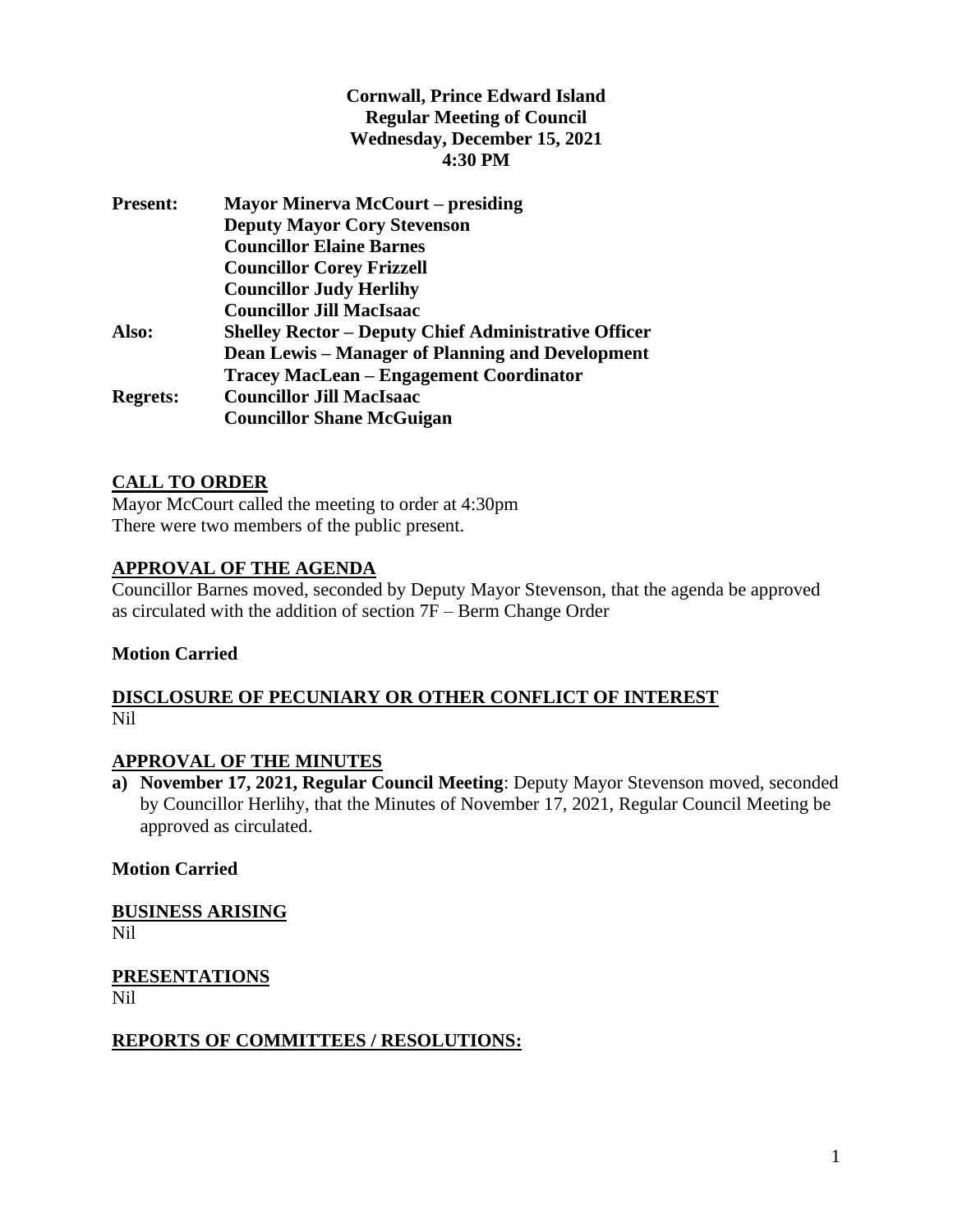## **INFRASTRUCTURE**

#### **Reports & Resolutions**

- **a) Minutes** There was no meeting held in December.
	- Councillor Barnes noted that although there was no meeting held in December there were some items discussed at the Committee of Council meeting including speeding on Lakeview Drive and a letter that would be sent to residents. Councillor Barnes would like to see the Provincial portion of project revenue increase. Deputy Mayor Stevenson requested an update on the Hillside Meadows stop sign.
- **b) Resolutions –**

### **I-22-2021 ~ Application for AT Trail Phase 3**

| <b>Moved by Councillor</b>    | <b>Cory Frizzell</b>  |
|-------------------------------|-----------------------|
| <b>Seconded by Councillor</b> | <b>Cory Stevenson</b> |

**Whereas:** The Town of Cornwall has completed both a Main Street and a Parks/Recreation/Open Spaces master plan in consultation with the residents of the Town and both of these plans call for the development of an Active Transportation Trail/Cycleway along the new Main Street from the North River Roundabout to the Terry Fox Sports Centre,

**And Whereas:** The Town of Cornwall wishes to encourage residents and visitors alike to engage in active transportation for both health and environmental reasons,

**And Whereas:** The Town of Cornwall has completed Phase 1 and Phase 2 and wishes to move forward with Phase 3 of the project connecting John St through to Meadowbank Rd.

**Therefore, Be it Resolved:** That the Town of Cornwall hereby approve submitting an application through the Active Transportation Fund Project for \$692,210.01 for Phase 3 of the project (from John St to Meadowbank Rd) to be constructed in the Summer of 2022.

#### **Motion Carried**

**I-23-2021 ~ Application for AT Trail Phase 4**

| <b>Moved by Councillor</b>    | <b>Corey Frizzell</b> |
|-------------------------------|-----------------------|
| <b>Seconded by Councillor</b> | <b>Cory Stevenson</b> |

**Whereas:** The Town of Cornwall has completed both a Main Street and a Parks/Recreation/Open Spaces master plan in consultation with the residents of the Town and both of these plans call for the development of an Active Transportation Trail/Cycleway along the new Main Street from the North River Roundabout to the Terry Fox Sports Centre,

**And Whereas:** The Town of Cornwall wishes to encourage residents and visitors alike to engage in active transportation for both health and environmental reasons,

**And Whereas:** The Town of Cornwall has completed Phase 1 and Phase 2 and wishes to move forward with Phase 4 of the project connecting the intersection of Meadowbank Rd and Main St to the far side of the Terry Fox Sports Complex.

**Therefore, Be it Resolved:** That the Town of Cornwall hereby approve submitting an application through the Active Transportation Fund Project for \$590,957.40 for Phase 4 of the project (from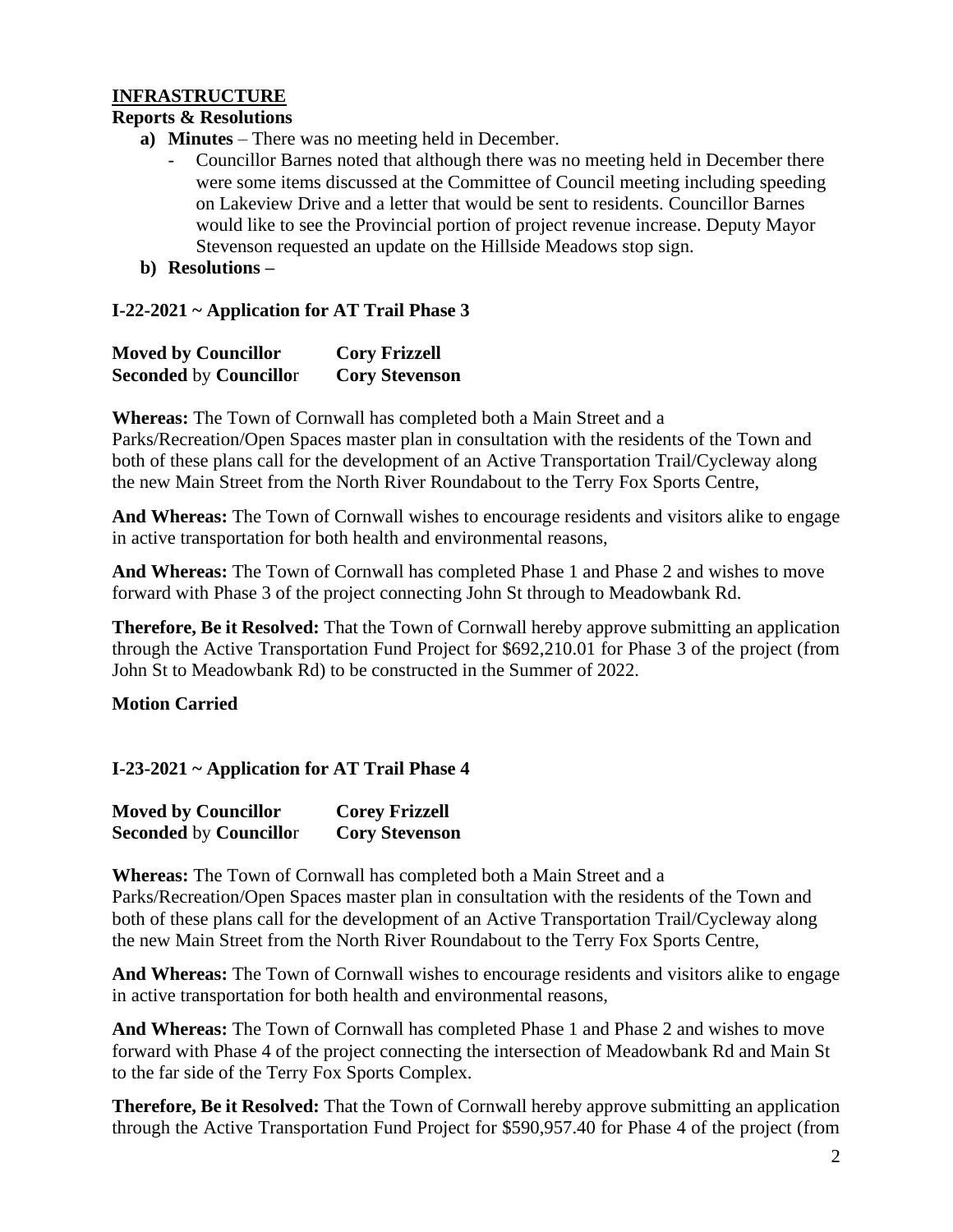the intersection of Meadowbank Rd and Main Street to the far side of the Terry Fox Sports Complex) to be constructed in the Summer of 2022.

**Motion Carried**

## **I-24-2021 ~ Application for AT Trail MacPhail Woods**

| <b>Moved by Councillor</b>    | <b>Corey Frizzell</b> |
|-------------------------------|-----------------------|
| <b>Seconded by Councillor</b> | <b>Cory Stevenson</b> |

**Whereas:** The Town of Cornwall commissioned a Parks and Recreation Master Plan for the Town, and a centerpiece of the plan is an Active Transportation Trail connecting all areas of the Town;

**And Whereas:** The Town of Cornwall wishes to encourage residents and visitors alike to engage in active transportation for both health and environmental reasons,

**And Whereas:** The Town plans to commission a gravel trail through MacPhails Woods from Harold Court (which connects to existing trails) to Arbor Lane in Elliot Park;

**Therefore, Be it Resolved:** That the Town of Cornwall hereby approve submitting an application through the Active Transportation Fund Project for \$82,644.00 for the MacPhails Wood project (from Harold Court to Arbor Lane) to be constructed in the Summer of 2022.

### **Motion Carried**

## **I-25-2021 ~ Tender Berm Repair North River**

| <b>Moved by Councillor</b>    | <b>Judy Herlihy</b>   |
|-------------------------------|-----------------------|
| <b>Seconded by Councillor</b> | <b>Cory Stevenson</b> |

**Whereas:** The Town of Cornwall Water and Sewer Utility infrastructure requires significant upgrades; including rehabilitation of the North River Lagoon cell #2 berm in order to make repairs and extend the life of the lagoon system,

**And Whereas:** The Town of Cornwall applied to, and were approved under, the Investing in Canada Infrastructure Plan (ICIP) program,

**And Whereas:** The Town of Cornwall has a duty to consult with Canada's Indigenous Peoples, the Epekwitnewaq Mi'kmaq for this project, and they have provided a letter saying they have no objection to our commencing work on the project,

**And Whereas:** A request for proposals was issued for the North River Berm Rehabilitation Project, and 3 bids were received,

**Therefore, be it Resolved:** That the Town of Cornwall upon, and pursuant to, the recommendation of the Town's bid evaluation committee, award the North River Berm Rehabilitation Project to Island Coastal Inc in the amount of \$300,150 inclusive of HST.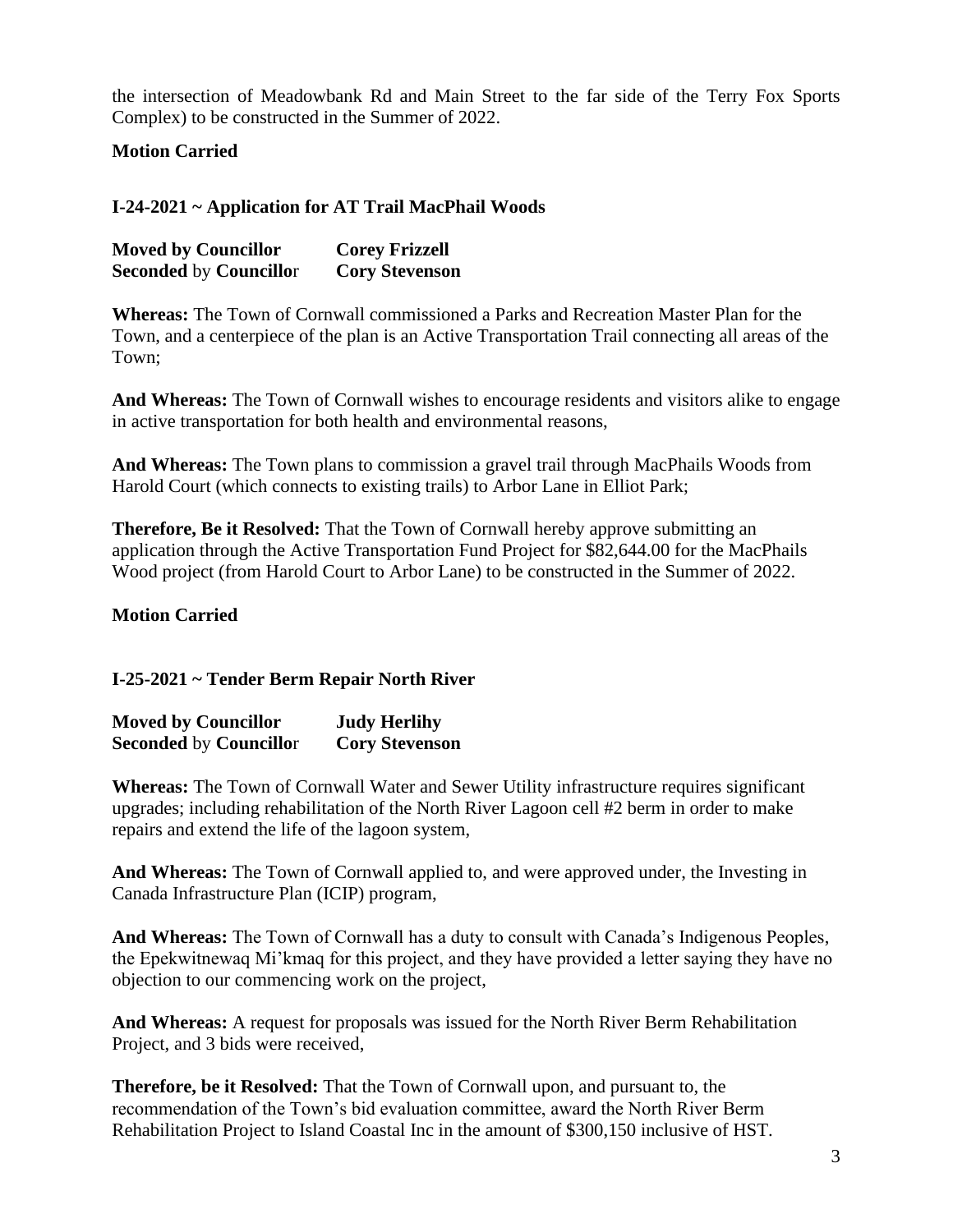### **Motion Carried**

**I-26-2021 ~ Berm Repair Change Order**

| <b>Moved by Councillor</b>    | <b>Judy Herlihy</b>   |
|-------------------------------|-----------------------|
| <b>Seconded by Councillor</b> | <b>Cory Stevenson</b> |

**Whereas:** The Town of Cornwall Water and Sewer Utility infrastructure requires significant upgrades; including rehabilitation of the North River Lagoon cell #2 berm in order to make repairs and extend the life of the lagoon system,

**And Whereas:** The North River Lagoon cell #2 has a suspected fissure in the lining of the lagoon below the waterline and is experiencing loss of partially treated wastewater directly into the ground,

**And Whereas:** The Utility is working under the direction of the Prince Edward Island Department of Environment, Energy and Climate Action to maintain operation of the North River Lagoon while repairs are completed. An emergency bypass is required to be installed around cell #2 to ensure appropriate treatment of wastewater until the leak can be repaired,

**And Whereas:** The Town of Cornwall has awarded the North River Berm Rehabilitation Project to Island Coastal Inc though an RFP process, the Utility could engage Island Coastal Inc to provide costing and the installation of the bypass system at the North River Lagoon due to the urgency of the situation,

**Therefore, be it Resolved:** That the Town of Cornwall approve a change order drafted by WSP to the original scope of the North River Lagoon Rehabilitation project to install an emergency bypass of cell #2, in the estimated amount of \$286,130.00 plus HST to Island Coastal Inc.

#### **Motion Carried**

**PLANNING COMMITTEE Reports & Resolutions:** a) **Resolutions**

**PL 17-2021 ~ Variance, Lot 107 Ferry Road**

| <b>Moved by Councillor</b>    | <b>Cory Stevenson</b> |
|-------------------------------|-----------------------|
| <b>Seconded by Councillor</b> | <b>Judy Herlihy</b>   |

**Whereas:** The Town received an application on December 7, 2021 to allow a 6% road frontage variance for the construction of an over and under duplex on Lot 107, Ferry Road, being Parcel ID No. 945477;

**And Whereas:** Council considered the Official Plan and the Town of Cornwall Zoning and Subdivision Control (Development) Bylaw #414, including section #20. Considering the lot is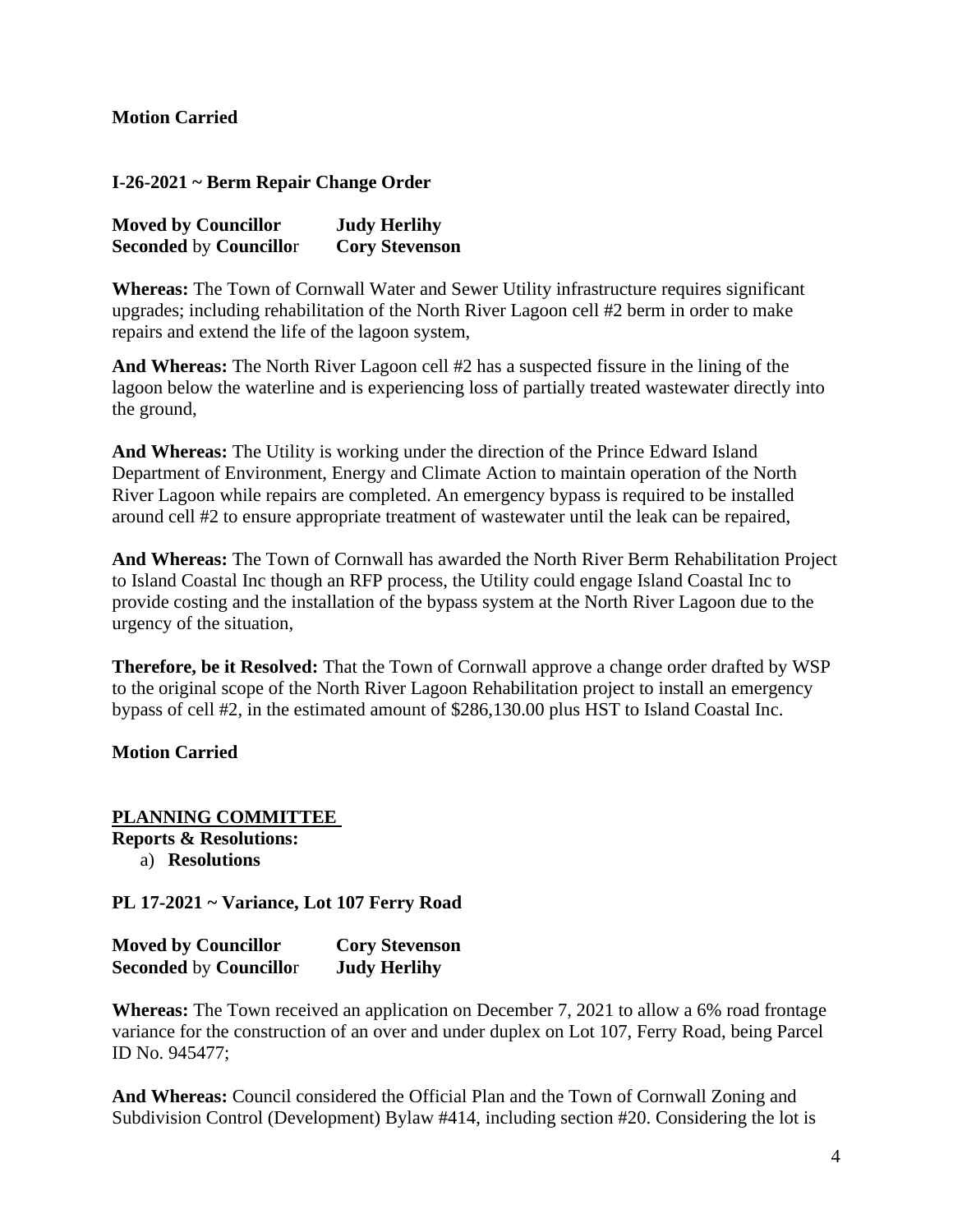impacted by an existing grave yard notched out of the front of the lot.

**Therefore, Be It Resolved That:** Council grant a 6% variance of the lot frontage to allow an over and under duplex on Lot 107, Ferry Road. This will permit a reduced frontage from 80ft to 75ft of frontage, subject to the Developer entering into a Development Agreement with the Town. **Motion Carried**

## **PL-18-2021 ~ MacRae Drive – Temporary Permit**

| <b>Moved by Councillor</b>    | <b>Judy Herlihy</b>   |
|-------------------------------|-----------------------|
| <b>Seconded by Councillor</b> | <b>Corey Frizzell</b> |

**Whereas:** The Town received an application on November 23, 2021 to allow the temporary occupation of a Recreational Trailer at 14 MacRae Drive, being Parcel ID No. 529299;

**And Whereas:** Council considered the Official Plan and the Town of Cornwall Zoning and Subdivision Control (Development) Bylaw #414, including section #4.22;

**Therefore, Be It Resolved:** Council grant approval of a Temporary Permit to allow the occupation of a Recreational Trailer for a period of no more than 30 days from the date of issue at 14 MacRae Drive, being Parcel ID No. 529299 and subject to the Developer entering into a Development Agreement with the Town.

## **Motion Carried**

## **COMMITTEE OF COUNCIL – Deputy Mayor Cory Stevenson**

### **(i) FINANCE AND ADMINISTRATION Reports & Resolutions**

- **a) Minutes – October 13, 2021**
- **b) Comparative Income Statements –** Included in the package
- **c) Resolutions**

#### **F/A-45-2021 - Community Action Committee Donation**

| <b>Moved by Councillor</b>    | <b>Corey Frizzell</b> |
|-------------------------------|-----------------------|
| <b>Seconded by Councillor</b> | <b>Judy Herlihy</b>   |

**Whereas:** The Community Action Committee is a group of community associations, school and Town representatives that are working to create a central hub to provide assistance to vulnerable residents in our community.

**And Whereas:** The Community Action Committee recognizes that there are many individuals and families struggling especially during the Christmas season and would like to provide assistance.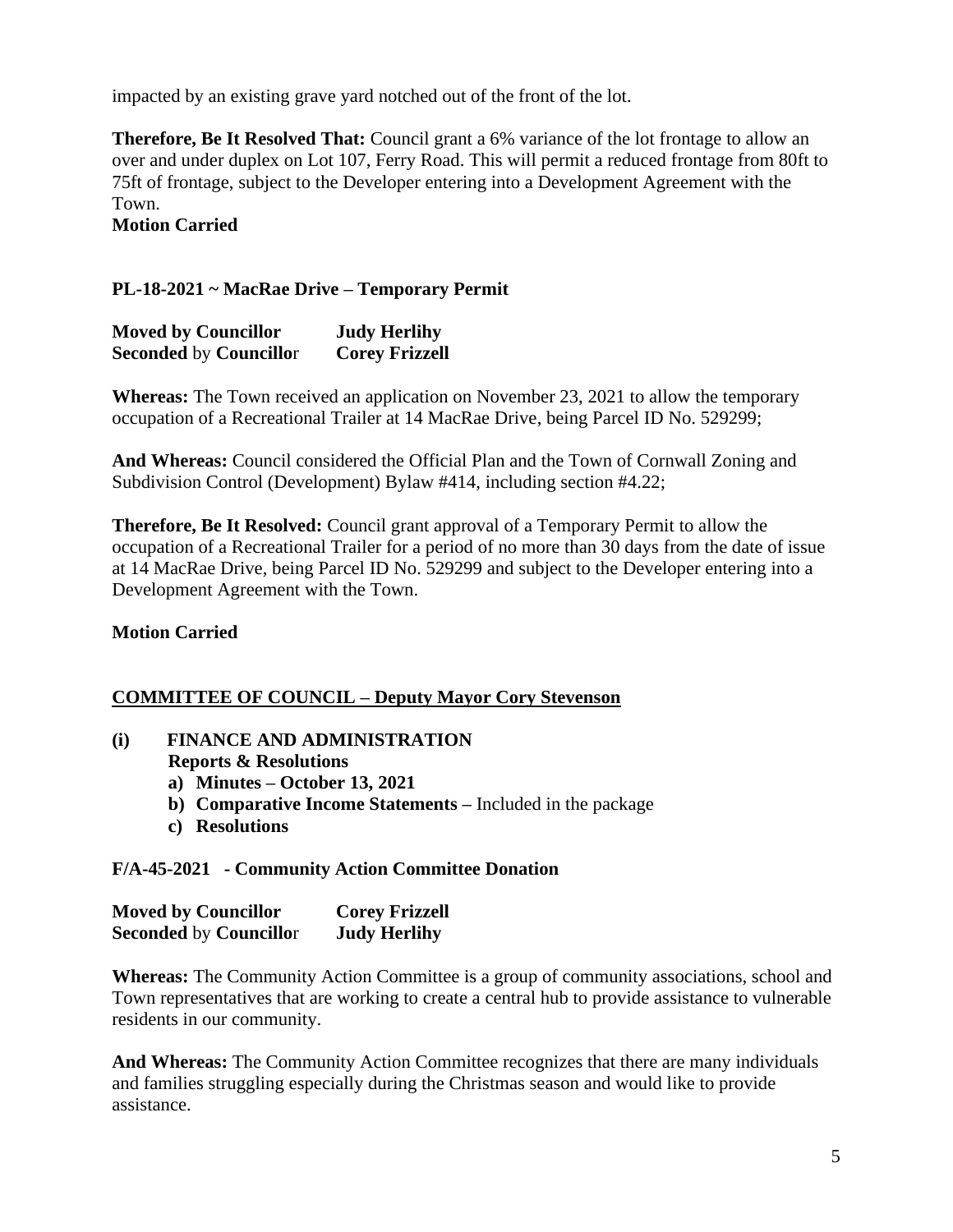**Therefore, be it Resolved** that the Town of Cornwall donate two hundred and fifty (\$250) to the Community Action Committee to assist with individuals and families in need this Christmas.

**Motion Carried**

**F/A-46-2021 - CHANCES Donation**

| <b>Moved by Councillor</b>    | <b>Cory Stevenson</b> |
|-------------------------------|-----------------------|
| <b>Seconded by Councillor</b> | <b>Judy Herlihy</b>   |

**Whereas:** CHANCES will be supporting approximately 140 vulnerable families over the holiday season and has been successful in past years in the provision of essentials such as food and clothing to these families.

**And Whereas:** The holiday season is a particularly difficult time for many who struggle throughout the year to meet the basic needs of their families.

**And Whereas:** CHANCES is requesting financial support for this initiative and recognizes that the generosity of individuals and businesses is key to supporting families and especially children at this time of year.

**Therefore, be it Resolved** that the Town of Cornwall donate two hundred and fifty (\$250) to CHANCES to assist in their continued work in the Town.

**Motion Carried**

## **F/A-44-2021 - Heart and Stroke Foundation Donation**

| <b>Moved by Councillor</b>    | <b>Cory Stevenson</b> |
|-------------------------------|-----------------------|
| <b>Seconded by Councillor</b> | <b>Corey Frizzell</b> |

**Whereas:** Heart disease is the number one cause of premature death for women in Canada,

And Whereas: Women continue to be under researched, under diagnosed, under treated, under aware of the risks and over dying due to heart disease,

**And Whereas:** The Heart and Stroke Foundation is conducting a donation campaign to fund research into women's heart health and Manulife Financial will double any donation in this campaign.

**Therefore: Be it Resolved:** That the Town of Cornwall donate two hundred dollars (\$200) to the current Canadian Heart and Stroke Foundation fundraising campaign.

### **Motion Carried**

#### **(ii) MUNICIPAL SERVICES**